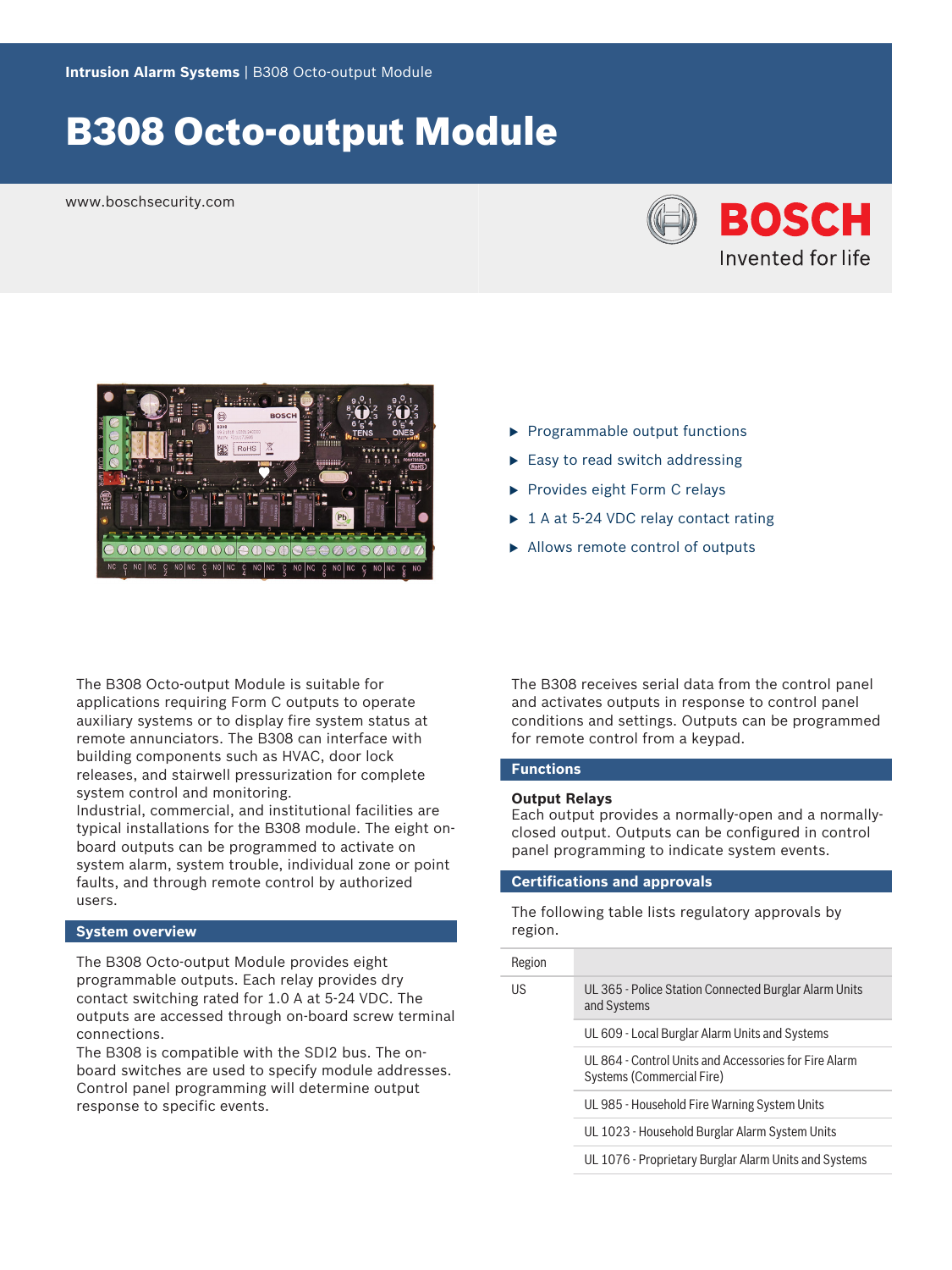|        | UL 1610 - Central Station Burglar Alarm Units                                                 |
|--------|-----------------------------------------------------------------------------------------------|
|        | CSFM - California Office of The State Fire Marshall                                           |
|        | FCC Part 15 Class B                                                                           |
|        | FDNY - Fire Department of New York                                                            |
|        | FM 3010 - Fire Alarm Signaling Systems                                                        |
| Canada | CAN/ULC S303 - Local Burglar Alarm Units and Systems                                          |
|        | CAN/ULC S304 - Signal Receiving Centre and Premise                                            |
|        | ICES-003 - Information Technology Equipment (ITE)                                             |
|        | ULC-ORD C1023 - Household Burglar Alarm System Units                                          |
|        | ULC-ORD C1076 - Proprietary Burglar Alarm Units and<br>System                                 |
|        | The following table lists the certificates available for<br>download from the Product Page at |

www.boschsecurity.com.

| Region | <b>Certification</b> |                                                                                                                                                                                                                                                                                                                                                                                                                                                                                                                                                                                                                                                                                                                                                                                   |
|--------|----------------------|-----------------------------------------------------------------------------------------------------------------------------------------------------------------------------------------------------------------------------------------------------------------------------------------------------------------------------------------------------------------------------------------------------------------------------------------------------------------------------------------------------------------------------------------------------------------------------------------------------------------------------------------------------------------------------------------------------------------------------------------------------------------------------------|
| USA    | UL                   | 20130109-S5579; UL 864 - Control<br>Units and Accessories for Fire Alarm<br>Systems; UL 636 - Holdup Alarm Units<br>and Systems; UL 1076 - Propietary Bur-<br>glar Alarm Units and Systems; UL 1610 -<br>Central Station Burglar Alarm Units; UL<br>365 - Police Station Connected Burglar<br>Alarm Units and Systems; UL 609 - Local<br><b>Burglar Alarm Units and Systems:</b><br>UL985 - Residential Fire Warning Sys-<br>tem Control Units; UL 1023 - Household<br>Burglar-Alarm System Units; ULC/ORD<br>C1076 - Proprietary Burglar Alarm Units<br>and Systems; ULC-S304-06 - Signal Re-<br>ceiving Centre and Premise Burglar<br>Alarm Control Units; ULC-S303-M91 -<br>Local Burglar alarm Units and Systems;<br>ULC-ORD C1023 - Household Burglar-<br>Alarm System Units |
|        | <b>CSFM</b>          | see our website                                                                                                                                                                                                                                                                                                                                                                                                                                                                                                                                                                                                                                                                                                                                                                   |
|        | FDNY-<br>CoA         | #6174 UL 864 9th Edition                                                                                                                                                                                                                                                                                                                                                                                                                                                                                                                                                                                                                                                                                                                                                          |
|        |                      |                                                                                                                                                                                                                                                                                                                                                                                                                                                                                                                                                                                                                                                                                                                                                                                   |

# **Installation/configuration notes**

### **Mounting considerations**

Mount the B308 Octo-input module onto a variety of control panel enclosures including: B5512, B4512, D9412GV4, D7412GV4, D7212GV4 control panels, and D203 remote enclosure. Remote mounting, at longer distances is a benefit of the new SDI2 bus.

Up to four B308 Octo-output Modules can be mounted in a control panel enclosure using the 3-hole mounting pattern. For additional modules, use the optional D137 Mounting Bracket.

# **Wiring considerations**

The B308 connects to a control panel using the PWR, A, B, COM terminals on the control panel using the screw terminal strip or the pluggable interconnect wiring connector. Use 12 AWG to 22 AWG (1.5 mm to 0.6 mm) wires from the module to the control panel. Observe relay specifications (up to 24 VDC), verifying not to exceed the relay ratings.

| <b>Parts included</b> |                               |
|-----------------------|-------------------------------|
| Quantity              | Component                     |
|                       | Octo-output module            |
| 1                     | Interconnect wiring connector |
|                       | Hardware pack                 |
|                       | Literature pack               |
|                       |                               |

# **Technical specifications**

### **Properties**

| <b>Dimensions</b> | $2.9$ in x 5.0 in x 0.60 in<br>$(7.35 \text{ cm} \times 12.7 \text{ cm} \times 1.5 \text{ cm})$ |
|-------------------|-------------------------------------------------------------------------------------------------|
| Weight            | $5$ oz $(0.14 \text{ kg})$                                                                      |

#### **Environmental considerations**

| 0°C to +49°C (+32°F to +120°F)<br>Temperature (operating) | Relative humidity | 5% to 93% at +32 °C (+90 °F) |
|-----------------------------------------------------------|-------------------|------------------------------|
|                                                           |                   |                              |

# **Power requirements**

| Current (maximum)  | Alarm: 150 mA (22 mA for digital<br>section $+16$ mA per energized relay) |
|--------------------|---------------------------------------------------------------------------|
| Relay outputs      | Dry contacts rated for .001 to 1.0 A at<br>5 to 24 VDC (resistive load).  |
| Voltage            | 12 VDC nominal                                                            |
|                    |                                                                           |
| Wiring             |                                                                           |
| Terminal wire size | 12 AWG to 22 AWG (2.0 mm to 0.65<br>mm)                                   |

400 ft (137 m) – 22 AWG (0.65 mm) 1000 ft (305 m) – 18 AWG (2 mm)

# **Compatibility**

For UL 864 compliance, use a UL commercial fire approved control panel.

| B9512G/B9512G-E (Up to 59<br>Control panels                                                                                                                                                                  |
|--------------------------------------------------------------------------------------------------------------------------------------------------------------------------------------------------------------|
| modules)<br>B8512G/B8512G-E (Up to 9 modules)<br>B5512/B5512E (Up to 5 modules)<br>B4512/B4512E (Up to 3 modules)<br>D9412GV4 (Up to 12 modules)<br>D7412GV4 (Up to 6 modules)<br>D7212GV4 (Up to 2 modules) |

# **Ordering information**

#### **B308 Octo-output Module**

Provides 8 programmable relays. Order number **B308**